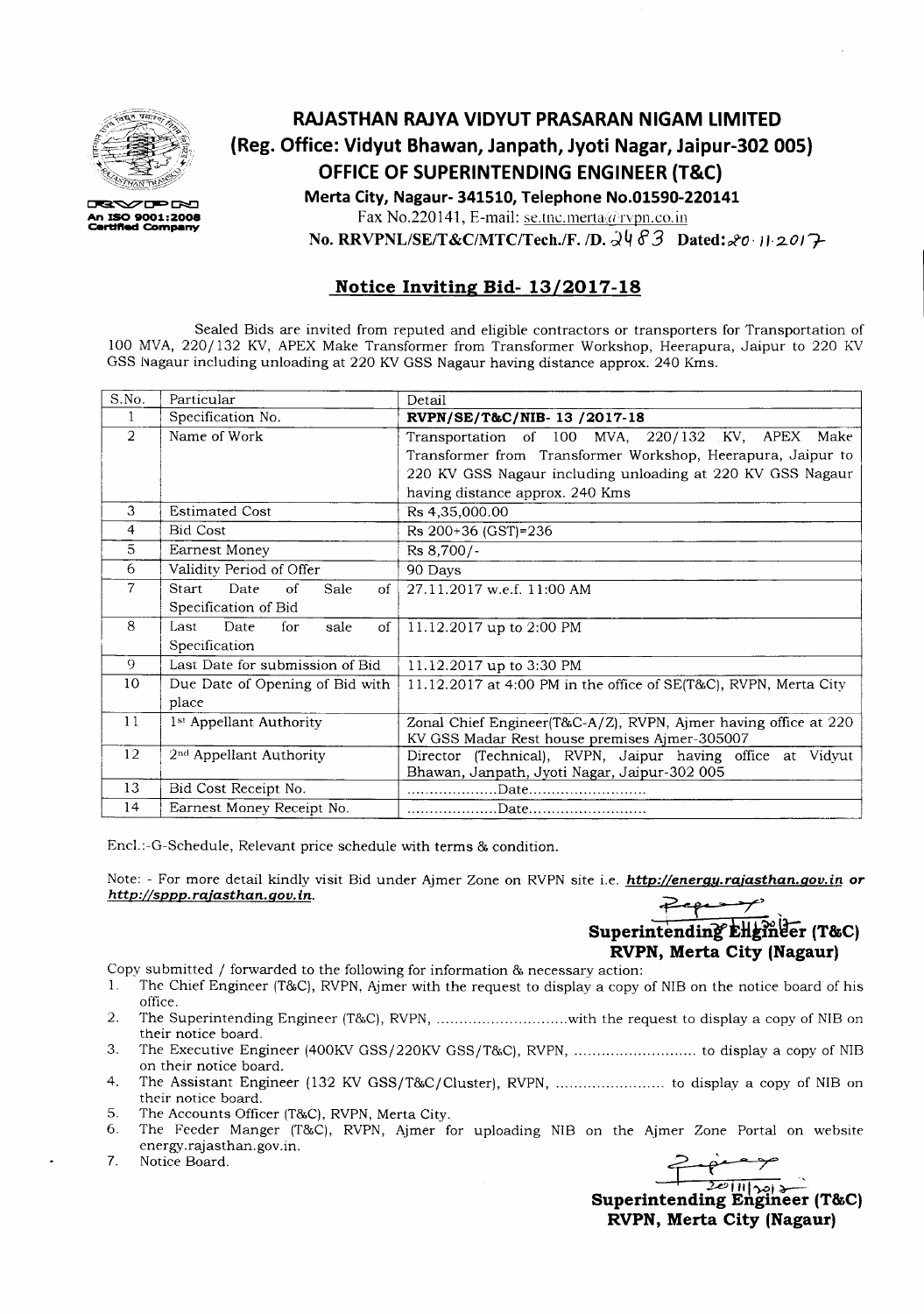### **TERMS AND CONDITIONS FOR EXECUTION**

- 1. The Bid should be addressed to the Superintending Engineer (T&C), RVPN, 400 KV GSS, Ren Road, Merta City, Distt-Nagaur (Raj.)-341510.
- 2. The Bidder shall be submitted in closed/ sealed envelope duly super scribed as **"Bid for Transportation of 100 MVA, 220/132 KV, APEX Make Transformer from Transformer Workshop, Heerapura, Jaipur to 220 KV GSS Nagaur including unloading at 220 KV GSS Nagaur having distance approx. 240 Kms".**
- 3. The Bid should be received & opened in the  $\sigma/\sigma$  Superintending Engineer (T&C), RVPN, Merta City. The received bid should be opened in the chamber of the Superintending Engineer (T&C), RVPN, Merta City in presence of bidder or their authorized representative who choose to be resent.
- 4. The undersigned does not bind himself to accept the lowest or any other Bids and reserve the right to reject any or all Bid (s) without assigning any reason thereof.
- 5. The rate should be quoted for complete work, firm in all respect without any price variation including all taxes as applicable. Safe execution of work shall rest with the contractor.
- 6. The quoted rate (s) shall be valid for 90 Days from the date of opening of Bids.
- 7. The work shall be completed within 20 (Twenty) Days from the date of issue of work order. The Work In-Charge shall intimate technical details of the work and other particulars. In case of delay in execution a penalty @ *V2%* per week or part thereof shall be imposed and recovered from bill. The penalty shall be imposed on the entire value of work. Also at the discretion of order placing authority work shall be got executed from other agency at risk and cost of contractor.
- 8. Payment shall be arranged/released as per Nigam's payment policy on completion of work as per specification through RTGS by the. Accounts Officer  $(T&C)$ , RVPN, Merta City after receipt of verified bills/ Invoice by the consignee.
- 9. All additions and or alterations in the Bid must be clearly initiated.
- 10. Bids received late due to any reason or which are incomplete shall not be accepted for consideration.
- 11. While submitting/forwarding the offer, it must be ensured that Bid is submitted/forwarded in a closed envelope with superscription regarding NIB Number.
- 12. All "Tools & Plants" for execution of work shall be arranged by the contractor at his cost.
- 13. Safe execution of work shall rest with Bidder. Nigam shall not bear or share any compensation for "Fatal" or Non-Fatal" accident. Care shall be taken to avoid any damages to Nigam's property in vicinity. Any such damages shall be sole responsibility of the contractor executing the work.
- 14. In case any damages are caused to Nigam equipments due to your negligence while executing the work, than same shall be recovered from Bidder as per prevailing issue rates of Nigam.
- 15. All the documents issued; shall be submitted by the Bidder duly filled up in all respect with seal and signatures on each page.
- 16. Part A"  $\&$  Part "B" of the "G" Schedule is one single work and are not separable therefore one single amount shall be quoted for entire work.
- 17. The Bidder will have to deposit Bid cost by cash and EMD by cash/DD in favour of Account Officer (T&C) RVPN, Merta City payable at schedule bank, SBI Merta City.

<u> 2000</u>

**Superintending Engineer (T&C) RVPN, Merta City (Nagaur)**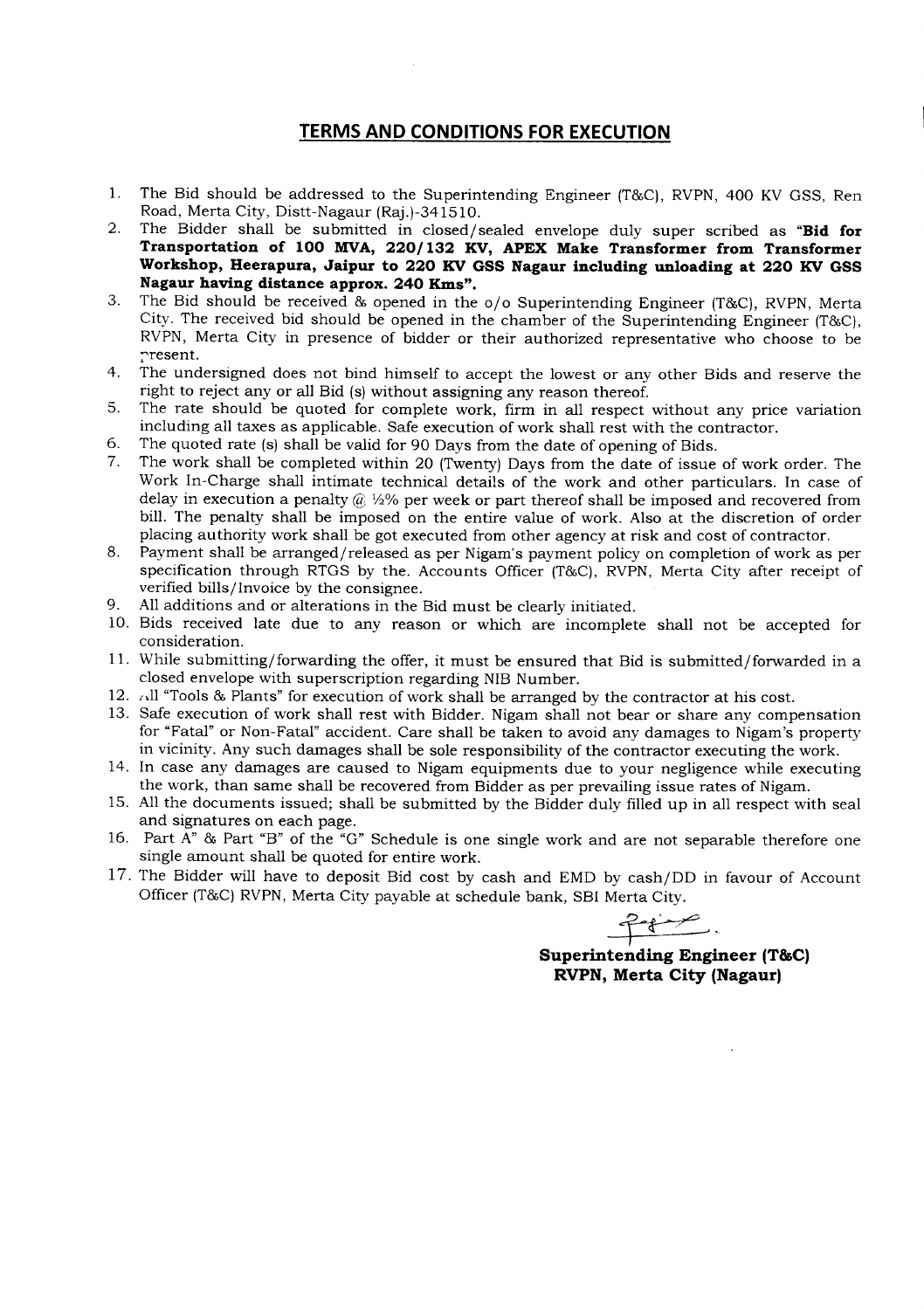#### PRICE SCHEDULE

Name of work: Transportation of 100 MVA, 220/132 KV, APEX Make Transformer from Transformer Workshop, Heerapura, Jaipur to 220 KV GSS Nagaur including unloading at 220 KV GSS Nagaur having distance approx. 240 Kms.

Name of firm/Bidder: - .

| Description of Work                          | Unit | Rate | Qty. | Amount in Rs. |  |
|----------------------------------------------|------|------|------|---------------|--|
| Part "A"                                     |      |      |      |               |  |
| Unloading of 100 MVA, 220/132 KV, APEX       |      |      |      |               |  |
| Make Transformer from Trailer to ground at   |      |      |      |               |  |
| 220 KV GSS Nagaur including fixing of wheels |      |      |      |               |  |
| as per requirement/drawing.                  |      |      |      |               |  |
| Specification of 100 MVA, 220/132 KV         | Lum  |      | 1    |               |  |
| <b>APEX Make Transformer</b>                 | sum  |      |      |               |  |
| 1. Height 5 Mtr.<br>(approx)                 |      |      |      |               |  |
| 2. Width : 4.5 Mtr.<br>(approx)              |      |      |      |               |  |
| 3. Length : 5.5 Mtr.<br>(approx)             |      |      |      |               |  |
| 4. Weight : 85 MT<br>(approx)                |      |      |      |               |  |
| Part "B"                                     | KM   |      | 240  |               |  |
| Transportation of above transformer from     |      |      |      |               |  |
| Transformer Workshop, Heerapura to 220 KV    |      |      |      |               |  |
| GSS Nagaur (approx. distance 240 Kms.)       |      |      |      |               |  |
| Total                                        |      |      |      |               |  |

Total Rs (In Words} .

1. 1/ We have read all terms and conditions of the relevant NIB. 13/2017-18.These are acceptable to us.

- 2. Our Offer is valid for 90 days from the date of opening of Bids.
- 3. The work shall be completed within stipulated period and as per instructions/letter of the Work In-Charge.

4. The quoted rate is firm in all respect till completion of work including of insurance charges, all taxes & duties

5. Safe execution of work shall be our responsibility.

6. We shall be responsible for any "Fatal" or "Non-Fatal" accident taking place due to our negligence.

Date\_\_ / \_\_ / \_ Signature \_

--------------- - - - - - - - - -

Place Name of Signatory \_

Phone/ Mobile / Fax \_ Name of Firm, \_

Address